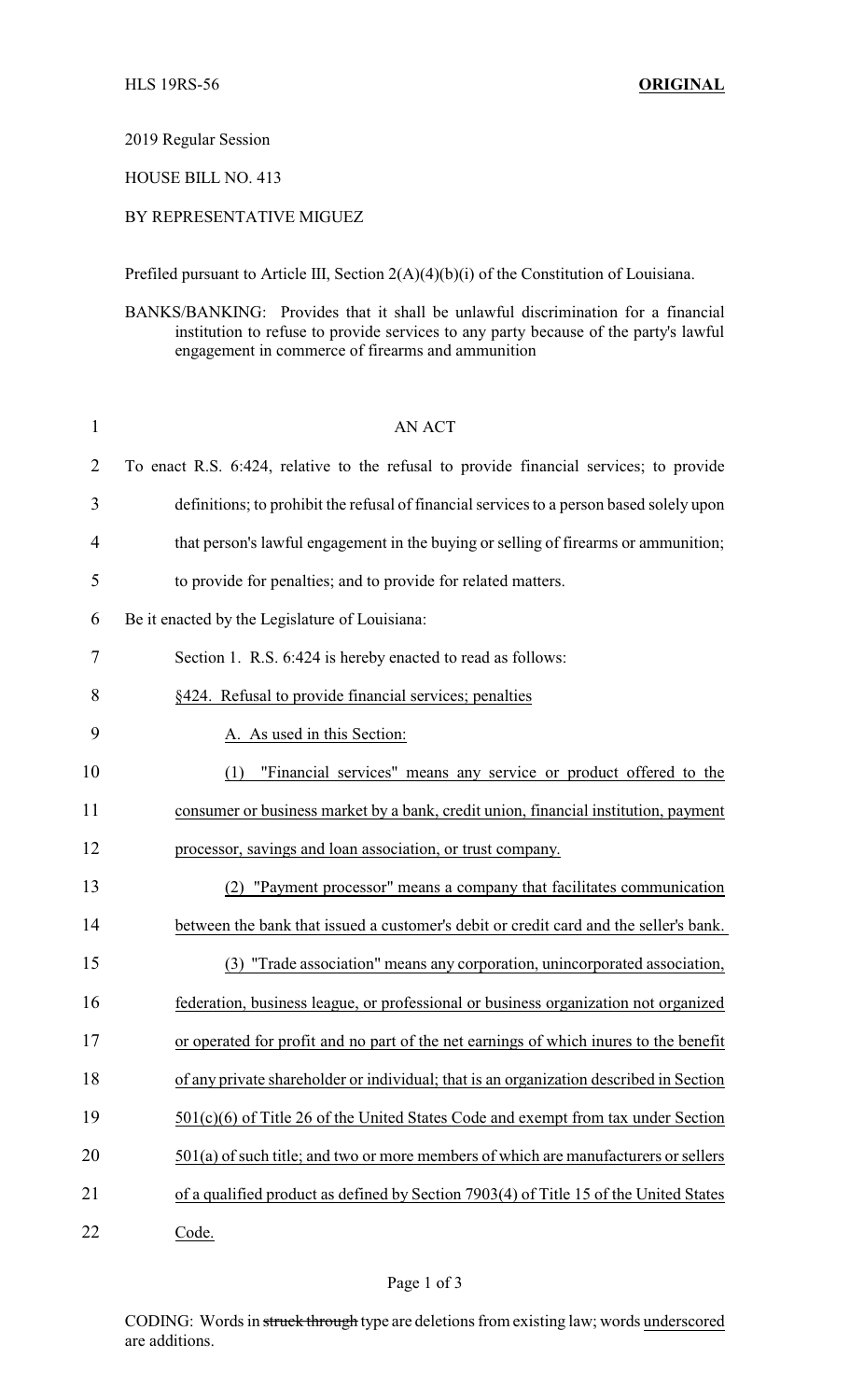| $\mathbf{1}$   | B. A bank, credit union, financial institution, payment processor, savings and           |
|----------------|------------------------------------------------------------------------------------------|
| $\overline{2}$ | loan association, or trust company shall not refuse to provide financial services of     |
| 3              | any kind to, refrain from continuing to provide existing financial services to,          |
| 4              | terminate existing financial services with, or otherwise discriminate in the provision   |
| 5              | of financial services against a person or trade association solely because such person   |
| 6              | or trade association is engaged in the lawful commerce of firearms or ammunition         |
| 7              | products and is licensed pursuant to Chapter 44 of Title 18 of the United States Code    |
| 8              | or is a trade association.                                                               |
| 9              | C. Whenever the attorney general has reason to believe that any person is                |
| 10             | engaging, has engaged, or is about to engage in any act or practice declared unlawful    |
| 11             | by the Section, the attorney general shall, upon written request or by his own           |
| 12             | initiative, investigate and, upon finding a probable violation of this Section, bring an |
| 13             | action in the name of the state against such person to:                                  |
| 14             | Obtain a declaratory judgment that the act or practice violates the<br>(1)               |
| 15             | provisions of this Section.                                                              |
| 16             | Enjoin any act or practice that violates the provisions of this Section by               |
| 17             | issuance of a temporary restraining order or preliminary or permanent injunction,        |
| 18             | without bond, upon the giving of appropriate notice.                                     |
| 19             | (3) Recover civil penalties of up to ten thousand dollars per violation of this          |
| 20             | Section and reasonable expenses, investigative costs, and attorney fees.                 |

## DIGEST

The digest printed below was prepared by House Legislative Services. It constitutes no part of the legislative instrument. The keyword, one-liner, abstract, and digest do not constitute part of the law or proof or indicia of legislative intent. [R.S. 1:13(B) and 24:177(E)]

HB 413 Original 2019 Regular Session Miguez

**Abstract:** Prohibits a bank, credit union, financial institution, payment processor, savings and loan association, or trust company from refusing to provide financial services to a person or trade association solely because the person or trade association is involved in the lawful commerce of firearms or ammunition.

Proposed law defines "financial services", "payment processor", and "trade association" as used in proposed law.